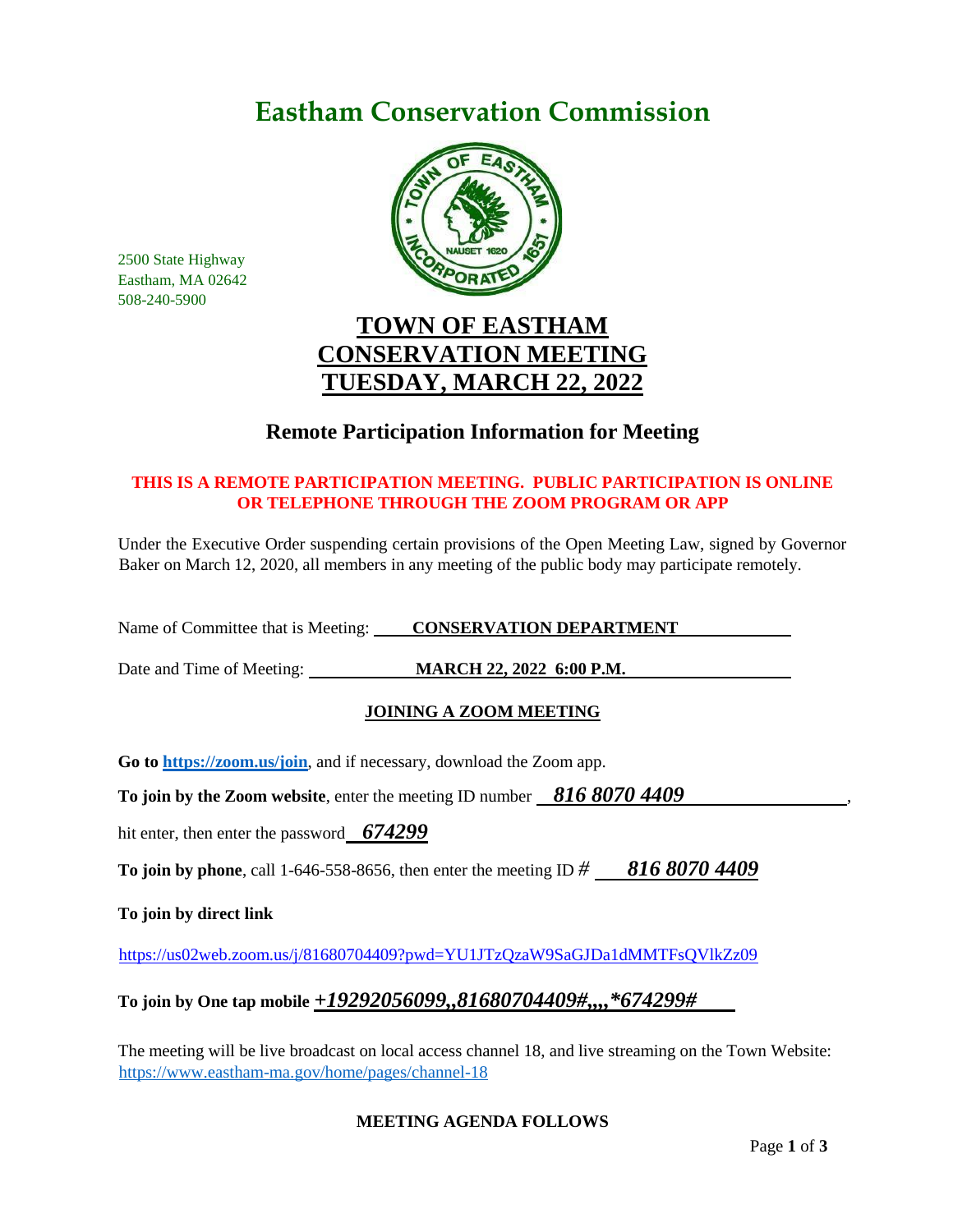## **Eastham Conservation Commission**

2500 State Highway Eastham, MA 02642 508-240-5900



### **AGENDA**

**Conservation Commission Meeting 6:00 P.M, Tuesday, March 22, 2022 Earle Mountain Room Eastham Town Hall 2500 State Highway Eastham, MA. 02642**

### **REMOTE PARTICIPATION ONLY (See Conservation Commission Website for Details)**

The Eastham Conservation Commission will hold a public meeting on Tuesday, March 22, 2022 at 6:00 PM pursuant to Massachusetts General Law (MGL) Ch. 30A, Sections 18-25 (Open Meeting Law), MGL Ch. 131, Section 40 (Wetlands Protection Act) and Ch. 155 of the Code of the Town of Eastham (Eastham Wetlands Protection Bylaw), in order to consider the following:

### **PUBLIC HEARINGS**

**Notice of Intent filed by Sara Zobel & John Sheehan.** Applicant proposes additions and alterations to the main dwelling, detached garage and studio, new septic system and mitigation at property located at 715 Bridge Road, Map 19, Parcel 004.

**Notice of Intent filed by Diarmaid McGregor and Amy Kotowski.** Applicant at 35 Sunset Lane proposes a 4-foot wide path, vegetation management and beach stairs at property located at 45 Sunset Lane, Map 13, Parcel 141.

**Continuation of Notice of Intent filed by John and Dawn Geyer.** Applicant proposes reconstruction of a rock revetment with an increase in elevation and nourishment at property located at 245 Sparrow Road, Map 04, Parcel 187.

**Continuation of Notice of Intent filed by Andrew and Katherine Vilardo.** Applicant proposes reconstruction of a rock revetment with an increase in elevation and nourishment at property located at 265 Sparrow Road, Map 04, Parcel 186.

**Continuation of Notice of Intent filed by Holly and Ralph Ormon.** Applicant proposes to construct and addition, water service installation and a new septic system at property located at 180 Great Pond Road, Map 14, Parcel 099.